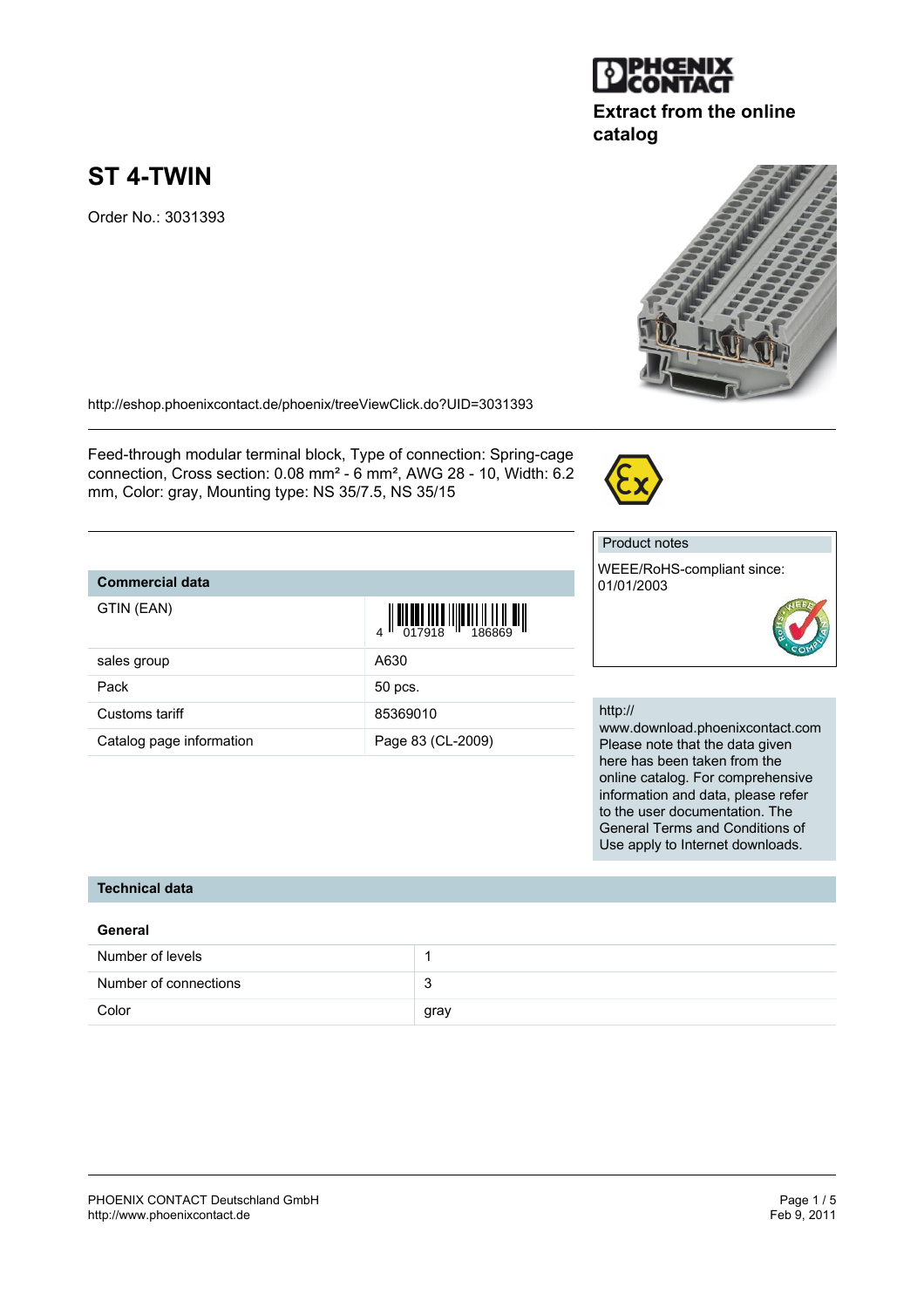| <b>Dimensions</b>                  |           |
|------------------------------------|-----------|
| Inflammability class acc. to UL 94 | V0        |
| Insulating material                | <b>PA</b> |

| Width            | $6.2 \text{ mm}$ |
|------------------|------------------|
| Length           | 71.5 mm          |
| Height NS 35/7.5 | 36.5 mm          |
| Height NS 35/15  | 44 mm            |

### **Technical data**

| Maximum load current             | 40 A (with 6 $mm2$ conductor cross section)                                                              |
|----------------------------------|----------------------------------------------------------------------------------------------------------|
| Rated surge voltage              | 8 kV                                                                                                     |
| Pollution degree                 | 3                                                                                                        |
| Surge voltage category           | Ш                                                                                                        |
| Insulating material group        |                                                                                                          |
| Connection in acc. with standard | IEC 60947-7-1                                                                                            |
| Nominal current $I_{N}$          | 32 A (the maximum load current must not be exceeded by the<br>total current of all connected conductors) |
| Nominal voltage $U_{N}$          | 800 V                                                                                                    |
| Open side panel                  | Ja                                                                                                       |

### **Connection data**

| Conductor cross section solid min.                                                         | $0.08 \text{ mm}^2$   |
|--------------------------------------------------------------------------------------------|-----------------------|
| Conductor cross section solid max.                                                         | $6 \text{ mm}^2$      |
| Conductor cross section stranded min.                                                      | $0.08 \text{ mm}^2$   |
| Conductor cross section stranded max.                                                      | $4 \text{ mm}^2$      |
| Conductor cross section AWG/kcmil min.                                                     | 28                    |
| Conductor cross section AWG/kcmil max                                                      | 10                    |
| Conductor cross section stranded, with ferrule<br>without plastic sleeve min.              | $0.14 \text{ mm}^2$   |
| Conductor cross section stranded, with ferrule<br>without plastic sleeve max.              | $4 \text{ mm}^2$      |
| Conductor cross section stranded, with ferrule<br>with plastic sleeve min.                 | $0.14 \text{ mm}^2$   |
| Conductor cross section stranded, with ferrule<br>with plastic sleeve max.                 | $4 \text{ mm}^2$      |
| 2 conductors with same cross section, stranded,<br>TWIN ferrules with plastic sleeve, min. | $0.5$ mm <sup>2</sup> |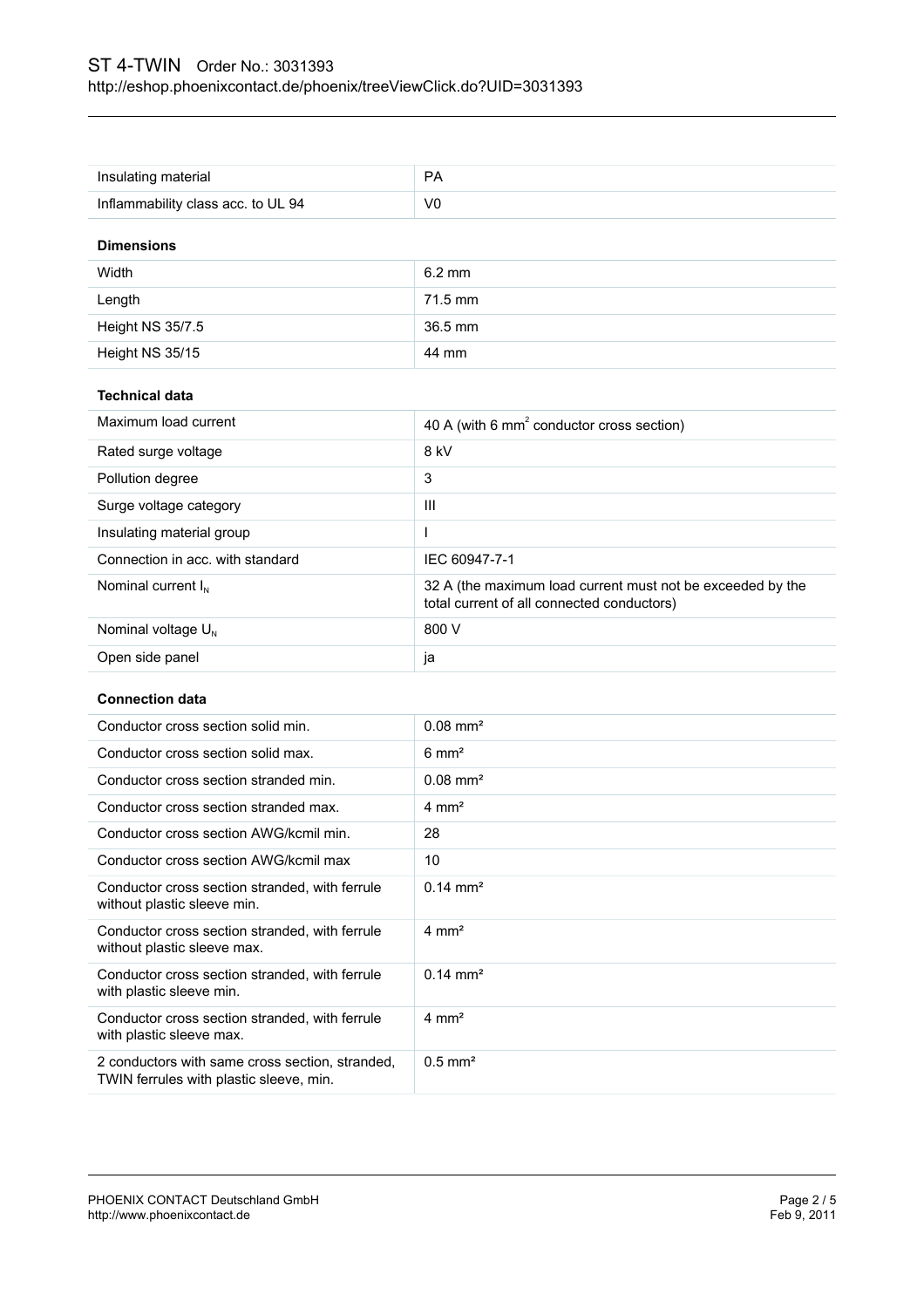| 2 conductors with same cross section, stranded,<br>TWIN ferrules with plastic sleeve, max. | 1 mm <sup>2</sup>      |
|--------------------------------------------------------------------------------------------|------------------------|
| Type of connection                                                                         | Spring-cage connection |
| Stripping length                                                                           | $10 \text{ mm}$        |
| Internal cylindrical gage                                                                  | A4                     |
|                                                                                            |                        |

 $\binom{6}{ }$ 

# **Certificates / Approvals**





Certification Certification ABS, BV, CB, CSA, CUL, DNV, GL, GOST, KR, LR, NK, UL, VDE-PZI

Certification Ex: **IECEX, KEMA-EX** 

#### **Accessories**

| Item            | Designation                   | Description                                                                                                                                                                          |
|-----------------|-------------------------------|--------------------------------------------------------------------------------------------------------------------------------------------------------------------------------------|
| <b>Assembly</b> |                               |                                                                                                                                                                                      |
| 3030789         | ATP-ST-TWIN                   | Partition plate, Length: 76.6 mm, Width: 2 mm, Height: 45 mm,<br>Color: gray                                                                                                         |
| 3022218         | CLIPFIX 35                    | Snap-on end bracket, for 35 mm NS 35/7.5 or NS 35/15 DIN<br>rail, can be fitted with Zack strip ZB 8 and ZB 8/27, terminal strip<br>marker KLM 2 and KLM, width: 9.5 mm, color: gray |
| 3030491         | D-ST 4-TWIN                   | End cover, Length: 71.5 mm, Width: 2.2 mm, Height: 36.5 mm,<br>Color: gray                                                                                                           |
| 3036615         | DS-ST <sub>4</sub>            | Cover segment, Length: 87 mm, Height: 36.5 mm, Color: gray                                                                                                                           |
| 1201442         | E/UK                          | End clamp, for assembly on NS 32 or NS 35/7.5 DIN rail                                                                                                                               |
| 0801762         | NS 35/7.5 CU UNPERF<br>2000MM | DIN rail, material: Copper, unperforated, height 7.5 mm, width 35<br>mm, length: 2 m                                                                                                 |
| 0801733         | NS 35/7.5 PERF 2000MM         | DIN rail, material: Steel, galvanized and passivated with a thick<br>layer, perforated, height 7.5 mm, width 35 mm, length: 2 m                                                      |
| 0801681         | NS 35/7,5 UNPERF 2000MM       | DIN rail, material: Steel, unperforated, height 7.5 mm, width 35<br>mm, length: 2 m                                                                                                  |
| 1201756         | NS 35/15 AL UNPERF 2000MM     | DIN rail, deep-drawn, high profile, unperforated, 1.5 mm thick,<br>material: Aluminum, height 15 mm, width 35 mm, length 2 m                                                         |
| 1201895         | NS 35/15 CU UNPERF 2000MM     | DIN rail, material: Copper, unperforated, 1.5 mm thick, height 15<br>mm, width 35 mm, length: 2 m                                                                                    |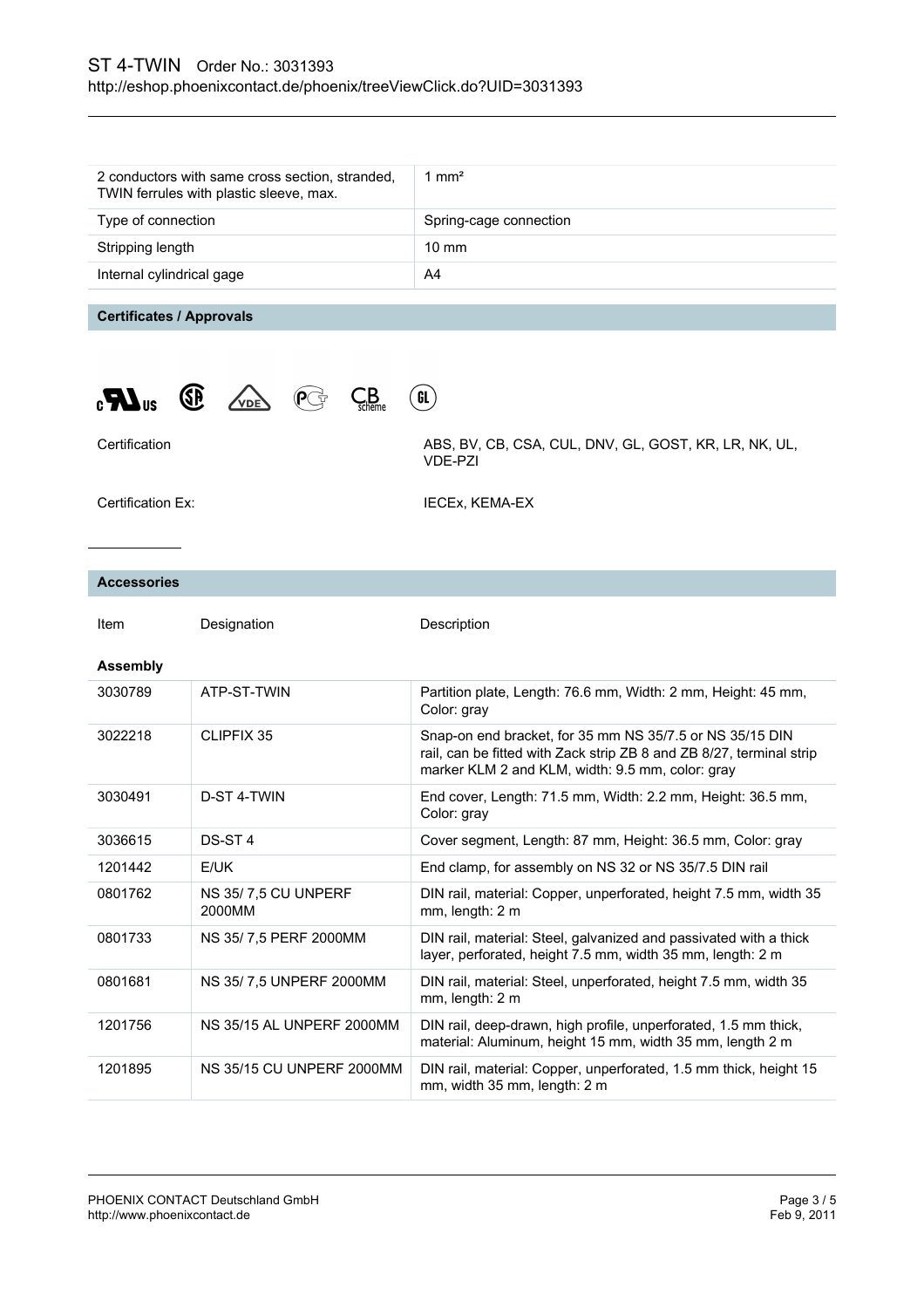| <b>Diagrams/Drawings</b> |                               |                                                                                                                                                             |
|--------------------------|-------------------------------|-------------------------------------------------------------------------------------------------------------------------------------------------------------|
| 1204517                  | SZF 1-0,6X3,5                 | Actuation tool, for ST terminal blocks, also suitable for use as a<br>bladed screwdriver, size: 0.6 x 3.5 x 100 mm, 2-component grip,<br>with non-slip grip |
| <b>Tools</b>             |                               |                                                                                                                                                             |
| 0201647                  | <b>RPS</b>                    | Reducing plug, Color: gray                                                                                                                                  |
| 3030996                  | $PS-6$                        | Test adapter, Color: red                                                                                                                                    |
| 3030925                  | PAI-4                         | Test adapter, Color: gray                                                                                                                                   |
| 0201744                  | MPS-MT                        | Test plugs                                                                                                                                                  |
| 3002898                  | ISH 4/1,0                     | Insulating sleeve, Color: black                                                                                                                             |
| 3002885                  | ISH 4/0,5                     | Insulating sleeve, Color: gray                                                                                                                              |
| <b>Plug/Adapter</b>      |                               |                                                                                                                                                             |
| 0803650                  | ZBFM 6:SO/CMS                 | Special printing, Zack marker sheet, flat, 100-section, divisible,<br>marking according to customer requirements                                            |
| 1050499                  | ZB 6:SO/CMS                   | Zack strip, 10-section, divisible, special printing, marking<br>according to customer requirements                                                          |
| <b>Marking</b>           |                               |                                                                                                                                                             |
| 3030365                  | <b>FBS 20-6</b>               | Plug-in bridge, Number of positions: 20, Color: red                                                                                                         |
|                          |                               | Plug-in bridge, Number of positions: 10, Color: red                                                                                                         |
| 3030349<br>3030271       | <b>FBS 5-6</b><br>FBS 10-6    | Plug-in bridge, Number of positions: 5, Color: red                                                                                                          |
| 3030255                  | <b>FBS 4-6</b>                | Plug-in bridge, Number of positions: 4, Color: red                                                                                                          |
| 3030242                  | <b>FBS 3-6</b>                | Plug-in bridge, Number of positions: 3, Color: red                                                                                                          |
| 3030336                  | FBS 2-6                       | Plug-in bridge, Number of positions: 2, Color: red                                                                                                          |
| <b>Bridges</b>           |                               |                                                                                                                                                             |
| 1201798                  | NS 35/15-2,3 UNPERF 2000MM    | DIN rail, material: Steel, unperforated, 2.3 mm thick, height 15<br>mm, width 35 mm, length: 2 m                                                            |
| 1201714                  | <b>NS 35/15 UNPERF 2000MM</b> | DIN rail, material: Steel, unperforated, height 15 mm, width 35<br>mm, length: 2 m                                                                          |
|                          |                               | length: $2m$                                                                                                                                                |